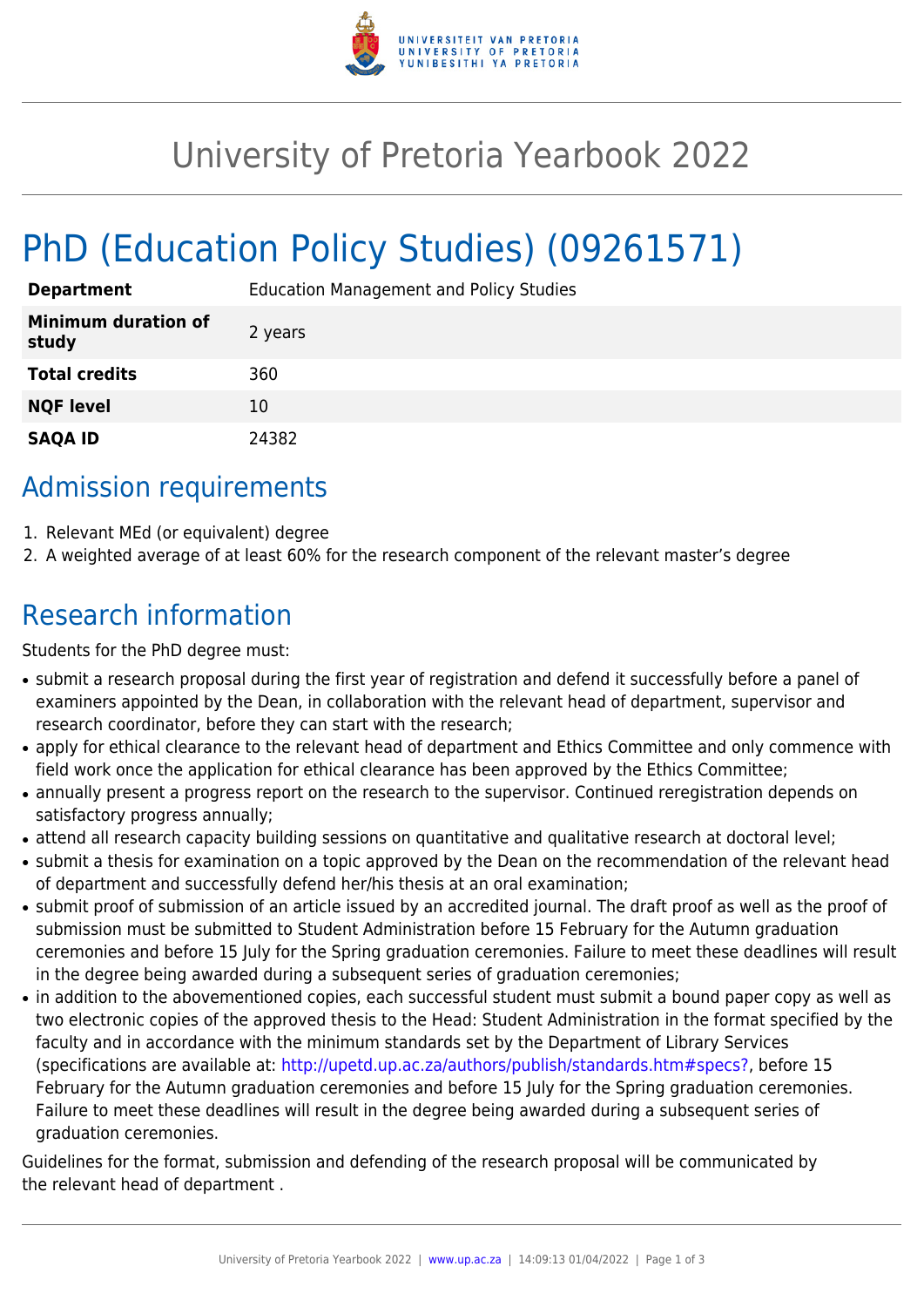

## Curriculum: Year 1

**Minimum credits: 360**

#### **Core modules**

### **Thesis: Education policy studies 995 (OWB 995)**

| 360.00                                         |
|------------------------------------------------|
| 10                                             |
| No prerequisites.                              |
| Module is presented in English                 |
| <b>Education Management and Policy Studies</b> |
| Year                                           |
|                                                |